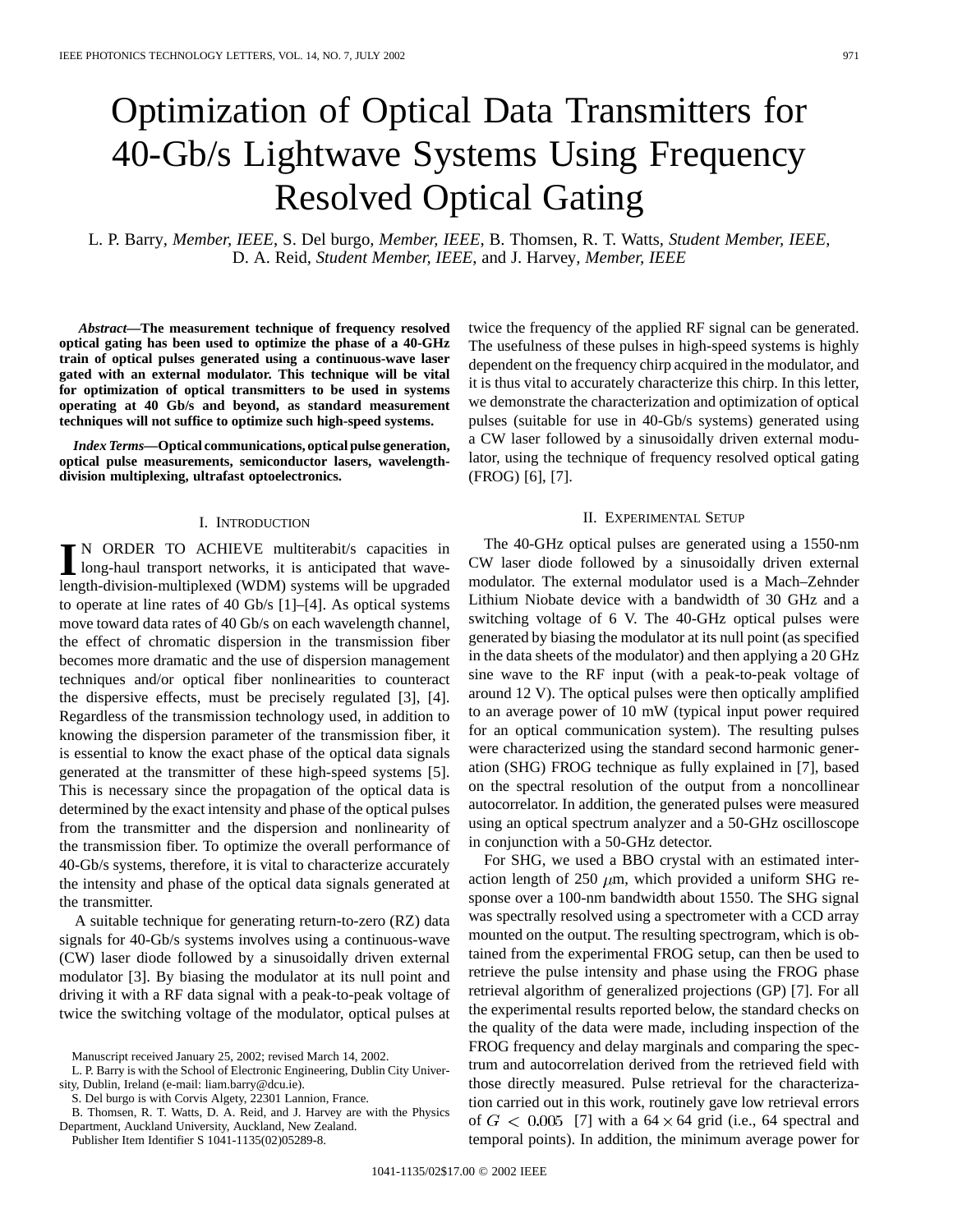Fig. 1. Optical pulses generated using CW laser followed by external modulator and fiber amplifier and viewed using 50-GHz detector and 50-GHz oscilloscope.

**7746** 

 $\frac{2}{3}$  7745<br> $\frac{2}{3}$  7744<br> $\frac{2}{3}$  7743

774.2

 $-20$  $-10$  Ö

Delay (ps)

10 20

ы



the 40-GHz pulse stream that we could successfully measure (retrieval error kept below 0.005) with our system was around 4 mW.

## III. EXPERIMENTAL RESULTS

The bias voltage and RF power applied to the external modulator were initially set to those values thought to generate optimum pulses from the setup, as deduced from the specifications of the modulator (bias voltage of 6.5 V and RF peak-to-peak voltage of 12 V). When observing the generated pulses using a 50-GHz photodiode in conjunction with a 50-GHz oscilloscope, the resulting output trace was as shown in Fig. 1. Due to the limited response time of this detection system is difficult to obtain information about the characteristics of the generated optical pulses. In addition, as the bias voltage and RF signal applied to the modulator were varied slightly, the trace on the oscilloscope did not change from a 40-GHz sinewave.

The pulses from the transmitter (consisting of CW laser gated with external modulator followed by fiber amplifier) were subsequently characterized using the FROG technique and the experimental FROG trace is presented in Fig. 2(a). The retrieved intensity and phase of the pulse is shown in Fig. 3(a). The retrieved pulse had a duration of 6.6 ps and we can clearly see that



the phase of the pulse is quadratic, indicating a linear frequency shift across the pulse. The retrieved spectral width of the pulse from the FROG measurement was 0.63 nm, while independent measurements of the pulse spectrum using an optical spectrum analyzer yielded a spectral width of 0.61 nm, indicating the accuracy of the FROG measurement setup. Fig. 2(b) displays the FROG trace reconstructed using the electric field obtained from the retrieval algorithm. The similarity between the two traces in Fig. 2 indicates the accuracy of the retrieval method.

To optimize the pulses generated from the modulator, followed by the fiber amplifier, we proceeded to slightly adjust both the bias voltage and RF signal applied to the modulator and characterize the resulting pulses using the FROG technique. The FROG spectrograms took approximately 40 s to acquire and the subsequent retrieval of the pulse intensity and phase took an additional minute. Using the FROG technique, we were able to determine the optimum operating point (bias voltage of 6.35 V and RF peak-to-peak voltage of 11.9 V) to generate chirp free pulses using this specific external modulator. Fig. 3(b) presents the retrieved intensity and phase of the optimum pulses that could be generated. The pulse duration was 7.3 ps and the spectral width was 0.51 nm, giving a time-bandwidth product of 0.46. As we can see, the phase is linear across the pulse indicating that it is essentially chirp free.

To further demonstrate the effectiveness of this technique, we characterized pulses generated from the external modulator when it was biased at the maximum transmission point (in order to obtain a carrier suppressed RZ signal), with the RF power applied to the modulator increased such that it was overdriven (RF peak-to-peak voltage of 16 V). In this case (Fig. 4), we can clearly see that by overdriving the modulator we develop an 80-GHz modulation on the output pulses and a quadratic





774.6

 $\begin{array}{l} \mbox{1.5}\ \mbox{1.6}\ \mbox{2.6}\ \mbox{2.6}\ \mbox{2.6}\ \mbox{2.6}\ \mbox{2.6}\ \mbox{2.6}\ \mbox{2.6}\ \mbox{2.6}\ \mbox{2.6}\ \mbox{2.6}\ \mbox{2.6}\ \mbox{2.6}\ \mbox{2.6}\ \mbox{2.6}\ \mbox{2.6}\ \mbox{2.6}\ \mbox{2.6}\ \mbox{2.6}\ \mbox{2.6}\ \mbox{2.6}\ \mbox{2.6}\ \mbox{2.6}\ \mbox{2.6}\ \mbox{2.6}\ \mbox{2$ 

 $774.2$ 

 $-20$  $-10$  o

Delay (ps)

10 20